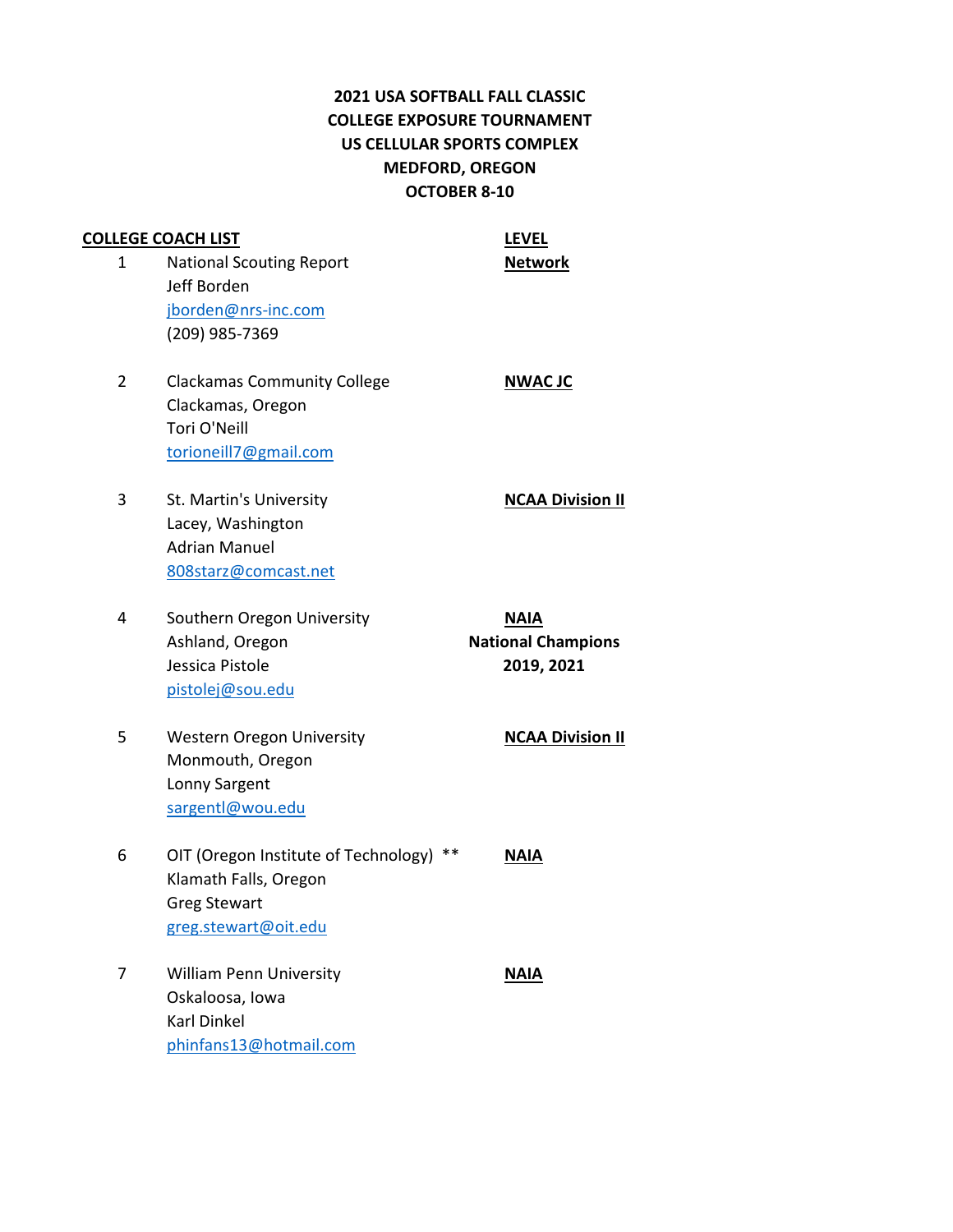| 8  | Mt. Hood Community College<br>Gresham, Oregon<br><b>Brittany Hendrickson</b><br>brittany.hendrickson@mhcc.edu | <b>NWAC JC</b>           |
|----|---------------------------------------------------------------------------------------------------------------|--------------------------|
| 9  | Lewis & Clark College<br>Portland, Oregon<br>Shawna Cyrus<br>sfeldt@lclark.edu                                | <b>NCAA Division III</b> |
| 10 | William-Jessup Unversity **<br>Rocklin, California<br><b>Brie Campbell</b><br>blcampbell@jessup.edu           | <b>NAIA</b>              |
| 12 | College of the Siskiyous<br>Weed, California<br>Jon Cox<br>jcox3@siskiyous.edu                                | CA JC                    |
| 13 | Feather River College **<br>Quincy, California<br>Marco Aragon<br>raragon1@frc.edu                            | CA JC                    |
| 14 | <b>Bushnell University</b><br>Eugene, Oregon<br><b>Jim Patrick</b><br>jimpatrick46@gmail.com                  | <b>NAIA</b>              |
| 15 | Southwestern Oregon CC<br>Coos Bay, Oregon<br>Megan Corriea<br>mcorriea@socc.edu                              |                          |
| 16 | <b>Simpson University</b><br>Redding, California<br><b>Wayne Stower</b><br>wstower@simpson.edu                | <b>NAIA</b>              |
| 17 | Portland State University **<br>Portland, Oregon<br><b>Meadow McWhorter</b><br>meadow@pdx.edu                 | <b>NCAA Division I</b>   |